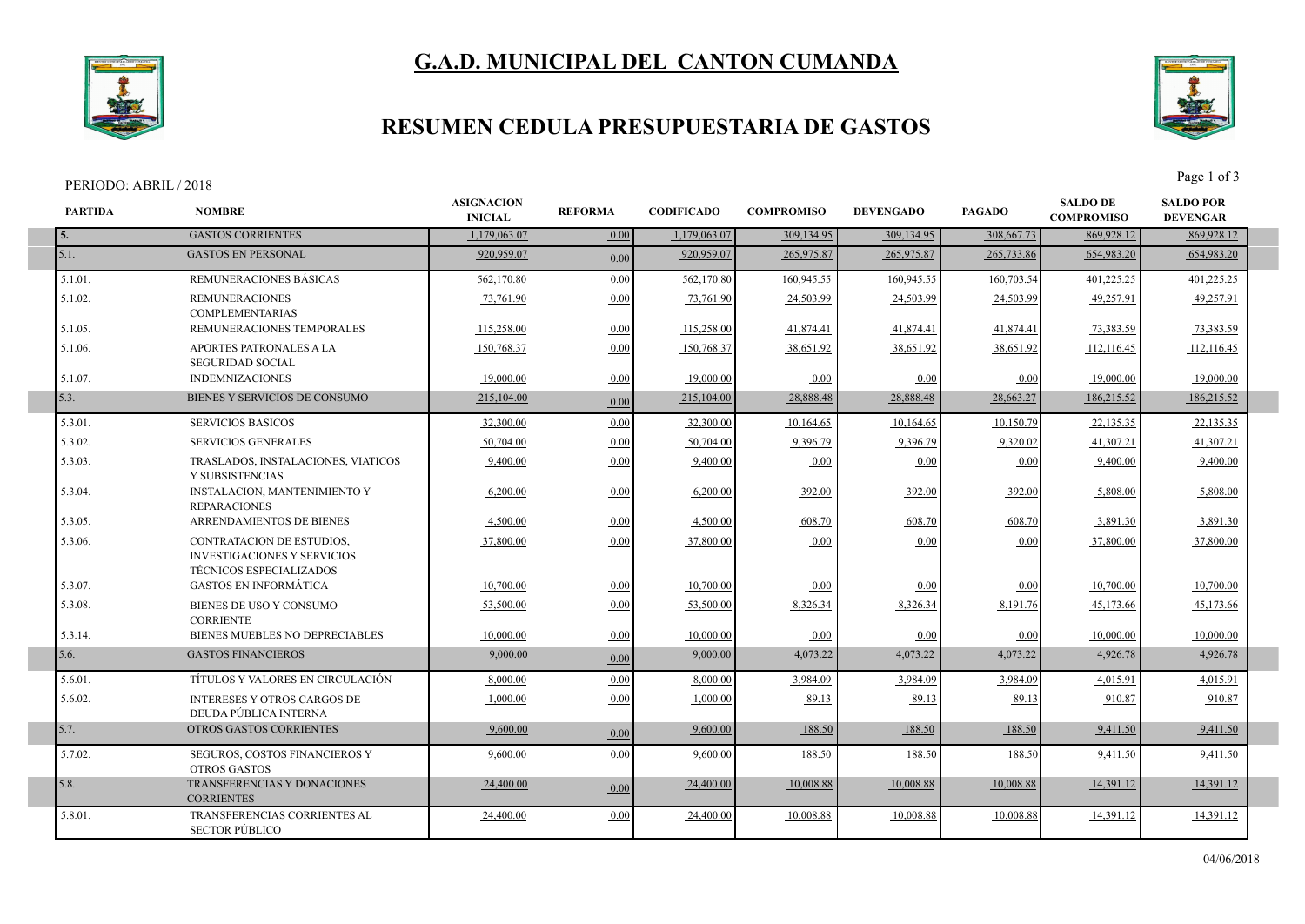



## **RESUMEN CEDULA PRESUPUESTARIA DE GASTOS**

#### PERIODO: ABRIL / 2018 Page 2 of 3

I

I

I



| <b>PARTIDA</b> | <b>NOMBRE</b>                                                 | <b>ASIGNACION</b><br><b>INICIAL</b> | <b>REFORMA</b> | <b>CODIFICADO</b> | <b>COMPROMISO</b> | <b>DEVENGADO</b> | <b>PAGADO</b> | <b>SALDO DE</b><br><b>COMPROMISO</b> | <b>SALDO POR</b><br><b>DEVENGAR</b> |  |
|----------------|---------------------------------------------------------------|-------------------------------------|----------------|-------------------|-------------------|------------------|---------------|--------------------------------------|-------------------------------------|--|
| 7.             | <b>GASTOS DE INVERSIÓN</b>                                    | 3,685,247.57                        | 0.00           | 3,685,247.57      | 571,793.59        | 571,793.59       | 569,831.21    | 3,113,453.98                         | 3,113,453.98                        |  |
| 7.1.           | <b>GASTOS EN PERSONAL PARA INVERSIÓN</b>                      | 679,903.01                          | 0.00           | 679,903.01        | 179.238.92        | 179,238.92       | 179,232.14    | 500,664.09                           | 500,664.09                          |  |
| 7.1.01.        | REMUNERACIONES BÁSICAS                                        | 379,380.00                          | 0.00           | 379.380.00        | 106,707.00        | 106,707.00       | 106.700.22    | 272,673.00                           | 272,673.00                          |  |
| 7.1.02.        | <b>REMUNERACIONES</b><br><b>COMPLEMENTARIAS</b>               | 63,111.25                           | 0.00           | 63,111.25         | 18,064.23         | 18,064.23        | 18,064.23     | 45,047.02                            | 45,047.02                           |  |
| 7.1.05.        | REMUNERACIONES TEMPORALES                                     | 111,312.00                          | 0.00           | 111,312.00        | 27,120.40         | 27,120.40        | 27,120.40     | 84,191.60                            | 84,191.60                           |  |
| 7.1.06.        | APORTES PATRONALES A LA<br>SEGURIDAD SOCIAL                   | 109,099.76                          | 0.00           | 109,099.76        | 26,407.41         | 26,407.41        | 26,407.41     | 82,692.35                            | 82,692.35                           |  |
| 7.1.07.        | <b>INDEMNIZACIONES</b>                                        | 17,000.00                           | 0.00           | 17,000.00         | 939.88            | 939.88           | 939.88        | 16,060.12                            | 16,060.12                           |  |
| 7.3.           | BIENES Y SERVICIOS PARA INVERSIÓN                             | 850,048.20                          | 0.00           | 850,048.20        | 216,661.86        | 216,661.86       | 214,829.68    | 633,386.34                           | 633,386.34                          |  |
| 7.3.02.        | <b>SERVICIOS GENERALES</b>                                    | 58,000.00                           | 0.00           | 58,000.00         | 16,781.62         | 16,781.62        | 16,341.45     | 41,218.38                            | 41,218.38                           |  |
| 7.3.03.        | TRASLADOS, INSTALACIONES<br>VIÁTICOS Y SUBSISTENCIAS          | 4,200.00                            | 0.00           | 4,200.00          | 0.00              | 0.00             | 0.00          | 4,200.00                             | 4,200.00                            |  |
| 7.3.04.        | INSTALACIONES, MANTENIMIENTOS Y<br><b>REPARACIONES</b>        | 110,500.00                          | 0.00           | 110,500.00        | 33,040.68         | 33,040.68        | 32,432.74     | 77,459.32                            | 77,459.32                           |  |
| 7.3.05.        | ARRENDAMIENTO DE BIENES                                       | 11,000.00                           | 0.00           | 11,000.00         | 0.00              | 0.00             | 0.00          | 11,000.00                            | 11,000.00                           |  |
| 7.3.06.        | <b>CONTRATACIONES DE ESTUDIOS E</b><br><b>INVESTIGACIONES</b> | 25,500.00                           | 0.00           | 25,500.00         | 0.00              | 0.00             | 0.00          | 25,500.00                            | 25,500.00                           |  |
| 7.3.07.        | <b>GASTOS EN INFORMÁTICA</b>                                  | 2,500.00                            | 0.00           | 2,500.00          | 423.81            | 423.81           | 423.81        | 2,076.19                             | 2,076.19                            |  |
| 7.3.08.        | BIENES DE USO Y CONSUMO DE<br><b>INVERSIÓN</b>                | 618,348.20                          | 0.00           | 618,348.20        | 158,952.10        | 158,952.10       | 158,168.03    | 459.396.10                           | 459,396.10                          |  |
| 7.3.14.        | BIENES MUEBLES NO DEPRECIABLES                                | 20,000.00                           | 0.00           | 20,000.00         | 7,463.65          | 7,463.65         | 7,463.65      | 12,536.35                            | 12,536.35                           |  |
| 7.5.           | <b>OBRAS PUBLICAS</b>                                         | 1,780,334.36                        | 0.00           | 1,780,334.36      | 108,994.97        | 108,994.97       | 108,871.55    | 1,671,339.39                         | 1,671,339.39                        |  |
| 7.5.01.        | OBRAS DE INFRAESTRUCTURA                                      | 1,760,334.36                        | 0.00           | 1,760,334.36      | 103,129.20        | 103,129.20       | 103,005.78    | 1,657,205.16                         | 1,657,205.16                        |  |
| 7.5.04.        | OBRAS EN LÍNEAS, REDES E<br><b>INSTALACIONES ELÉCTRICAS</b>   | 20,000.00                           | 0.00           | 20,000.00         | 5,865.77          | 5,865.77         | 5,865.77      | 14,134.23                            | 14,134.23                           |  |
| 7.7.           | OTROS GASTOS DE INVERSIÓN                                     | 50,000.00                           | 0.00           | 50,000.00         | 0.00              | 0.00             | 0.00          | 50,000.00                            | 50,000.00                           |  |
| 7.7.02.        | SEGUROS, COSTOS FINANCIEROS Y<br><b>OTROS GASTOS</b>          | 50,000.00                           | 0.00           | 50,000.00         | 0.00              | 0.00             | 0.00          | 50,000.00                            | 50,000.00                           |  |
| 7.8.           | TRANSFERENCIAS Y DONACIONES PARA<br><b>INVERSIÓN</b>          | 324,962.00                          | 0.00           | 324,962.00        | 66,897.84         | 66,897.84        | 66,897.84     | 258,064.16                           | 258,064.16                          |  |
| 7.8.01.        | TRANSFERENCIAS PARA INVERSION AL<br><b>SECTOR PÚBLICO</b>     | 324,962.00                          | 0.00           | 324,962.00        | 66,897.84         | 66.897.84        | 66.897.84     | 258,064.16                           | 258,064.16                          |  |
| l 8.           | <b>GASTOS DE CAPITAL</b>                                      | 63,500.00                           | 0.00           | 63,500.00         | 10,201.70         | 10,201.70        | 8,877.79      | 53,298.30                            | 53,298.30                           |  |
|                |                                                               |                                     |                |                   |                   |                  |               |                                      |                                     |  |